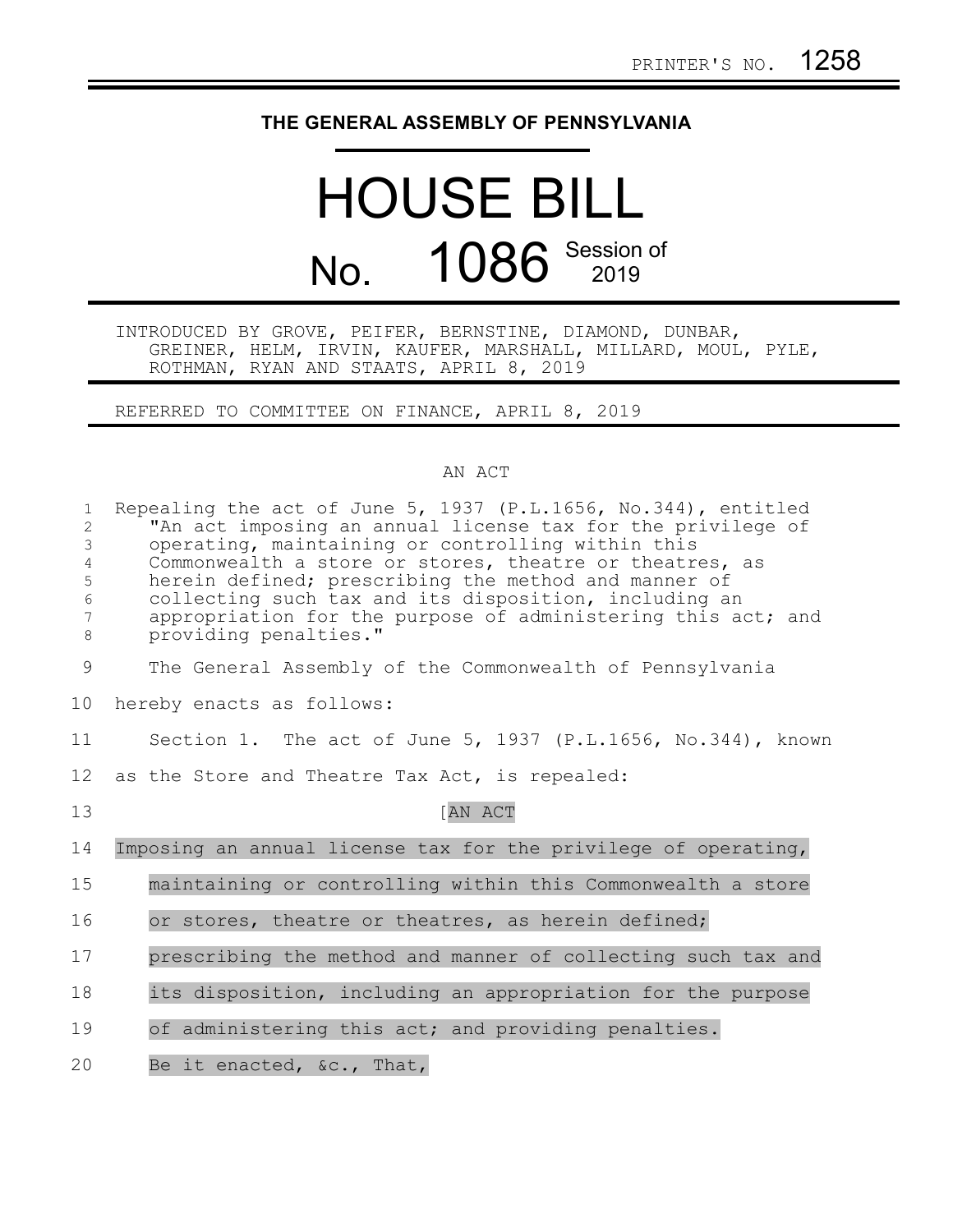| $\mathbf 1$ | Section 1. Short Title.--This act shall be known, and may be     |
|-------------|------------------------------------------------------------------|
| 2           | cited, as the "Store and Theatre Tax Act."                       |
| 3           | Section 2. Definitions.--The following words, terms, and         |
| 4           | phrases, when used in this act, shall have the meanings ascribed |
| 5           | to them in this section, except where the context clearly        |
| 6           | indicates a different meaning:                                   |
| 7           | "Association." A partnership, limited partnership, or any        |
| $8\,$       | other form of unincorporated enterprise owned by two or more     |
| 9           | persons.                                                         |
| 10          | "Corporation." A corporation or joint-stock association          |
| 11          | organized under the laws of this Commonwealth, the United        |
| 12          | States, or any other state, territory, or foreign country, or    |
| 13          | dependency.                                                      |
| 14          | "Department." The Department of Revenue of this Commonwealth.    |
| 15          | "Person." Every natural person, association, corporation,        |
| 16          | receiver or assignee.                                            |
| 17          | "Store." Any place of business or any mercantile                 |
| 18          | establishment in which, or from which, tangible personal         |
| 19          | property of any kind is sold: Provided, however, That the term   |
| 20          | "store," as and when used in this act, shall not include places  |
| 21          | of business commonly known as newsstands, and warehouses or      |
| 22          | establishments at which the sole business conducted is that of   |
| 23          | selling, storing or distributing commodities in bulk.            |
| 24          | "Theatre." Any building or place for the production of           |
| 25          | theatrical entertainment, including opera, drama, comedy,        |
| 26          | vaudeville, motion pictures or other shows, or a combination     |
| 27          | thereof.                                                         |
| 28          | The singular shall include the plural, and the masculine         |
| 29          | shall include the feminine and neuter.                           |
| 30          | Section 3. License.--It shall be unlawful for any person to      |
|             | 20190HB1086PN1258<br>$-2 -$                                      |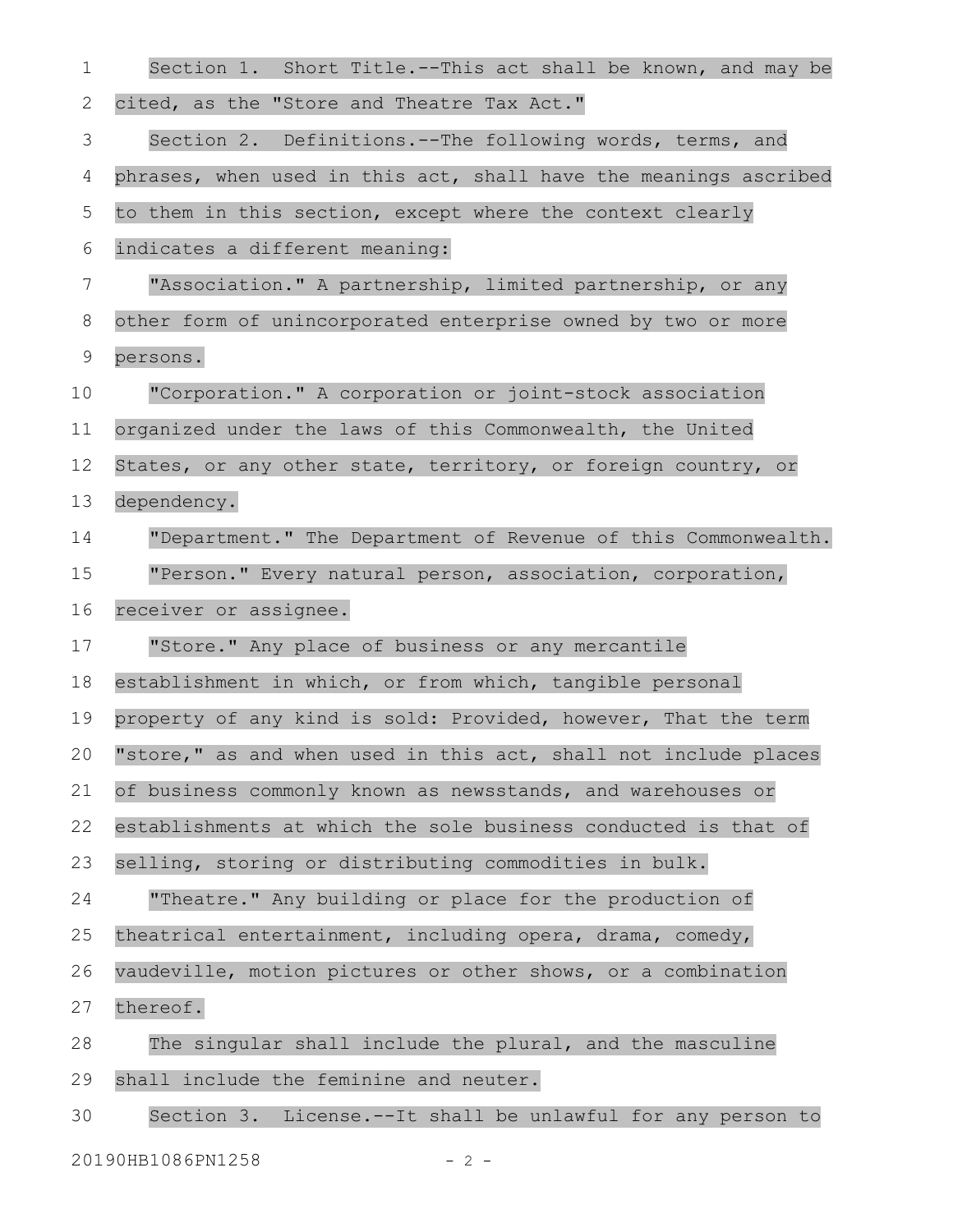open, establish, operate, maintain or control any store or theatre in this Commonwealth without first having obtained and having in possession a valid license so to do from the department as hereinafter provided, but each person engaged in the operation, maintenance or control of such a store or theatre, on the effective date of this act, shall have sixty (60) days within which to obtain the first license for each such store or theatre operated, maintained or controlled by him. A separate license shall be procured for each store or theatre. Licenses issued under this act may not be transferred or assigned. Each licensee shall display each license so issued in a conspicuous place in the store or theatre for which such license is issued. The licenses issued under the provisions of this act shall be annual licenses effective from June first of one year until and including May thirty-first of the year following. The first licenses shall be required for the year commencing June first, one thousand nine hundred and thirtyseven. Section 4. Application for License.--Any person desiring to open, establish, operate, maintain or control such a store or theatre in this Commonwealth, shall apply to the department for a license so to do before the first day of June of each year, except as otherwise provided in section three hereof as to the first license. The application for license shall be made on a form prescribed and furnished by the department, and shall set forth the name of the person desiring such license, the name and location of the store or theatre for which the license is desired, and such other information as the department may require. Each such application shall be accompanied by the proper license tax as hereinafter prescribed in this act, and, 20190HB1086PN1258 - 3 -1 2 3 4 5 6 7 8 9 10 11 12 13 14 15 16 17 18 19 20 21 22 23 24 25 26 27 28 29 30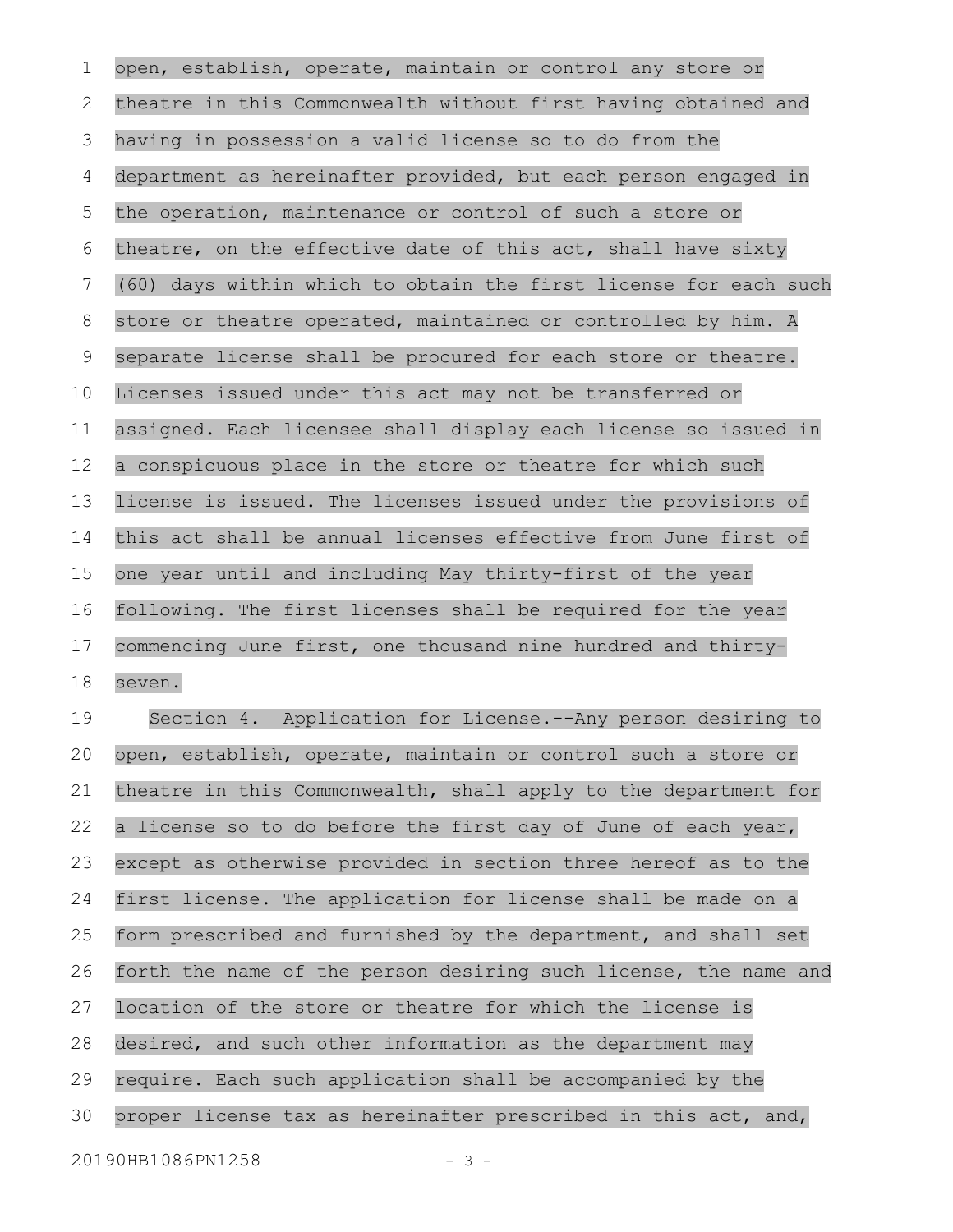upon receiving the prescribed fee, the department shall issue said license. Section 5. License Taxes.--Every person opening, establishing, operating, maintaining or controlling one or more stores or theatres within this Commonwealth, under the same general management, supervision or ownership, shall pay an annual license tax for the privilege of opening, establishing, operating, maintaining or controlling such store or stores, or theatre or theatres as follows: (1) Upon one store or theatre, the sum of one dollar (\$1.00). (2) Upon each store or theatre in excess of one, but not to exceed five stores or theatres, the sum of five dollars (\$5.00) for each such additional store or theatre. (3) Upon each store or theatre in excess of five, but not to exceed ten stores or theatres, the sum of ten dollars (\$10.00) for each such additional store or theatre. (4) Upon each store or theatre in excess of ten, but not to exceed fifteen stores or theatres, the sum of twenty dollars (\$20.00) for each such additional store or theatre. (5) Upon each store or theatre in excess of fifteen, but not to exceed twenty stores or theatres, the sum of thirty dollars (\$30.00) for each such additional store or theatre. (6) Upon each store or theatre in excess of twenty, but not to exceed thirty stores or theatres, the sum of fifty dollars (\$50.00) for each such additional store or theatre. (7) Upon each store or theatre in excess of thirty, but not to exceed fifty stores or theatres, the sum of one hundred dollars (\$100.00) for each such additional store or theatre. (8) Upon each store or theatre in excess of fifty, but not 20190HB1086PN1258 - 4 -1 2 3 4 5 6 7 8 9 10 11 12 13 14 15 16 17 18 19 20 21 22 23 24 25 26 27 28 29 30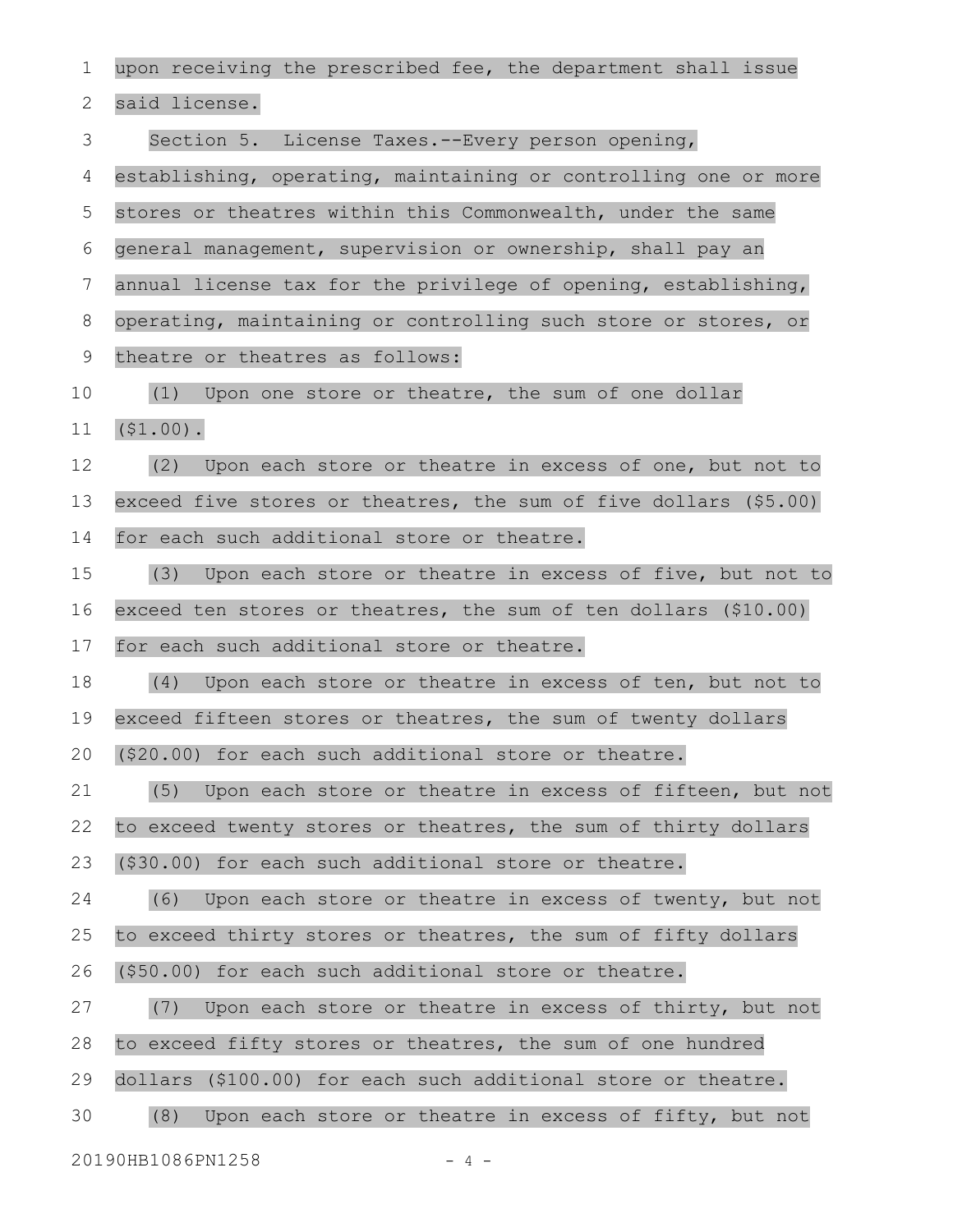to exceed seventy-five stores or theatres, the sum of two hundred dollars (\$200.00) for each such additional store or theatre. (9) Upon each store or theatre in excess of seventy-five, but not to exceed one hundred stores or theatres, the sum of two hundred and fifty dollars (\$250.00) for each such additional store or theatre. (10) Upon each store or theatre in excess of one hundred, but not to exceed two hundred stores or theatres, the sum of three hundred and fifty dollars (\$350.00) for each such additional store or theatre. (11) Upon each store or theatre in excess of two hundred, but not to exceed five hundred stores or theatres, the sum of four hundred and fifty dollars (\$450.00) for each such additional store or theatre. (12) Upon each store or theatre in excess of five hundred stores or theatres, the sum of five hundred dollars (\$500.00) for each such additional store or theatre. Section 6. Ownership.--Two or more stores or theatres shall, for the purpose of this act, be considered under the same general management, supervision or ownership if, directly or indirectly, controlled by a single person or any group of persons having a common interest in such stores or theatres, or if any part of the gross revenues, net revenues or profits from any such stores or theatres, shall, directly or indirectly, be required to be immediately or ultimately made available as rental or in any other manner whatsoever for the beneficial use, or shall, directly or indirectly, inure to the immediate or ultimate benefit of any single person or any group of persons having a common interest therein. 1 2 3 4 5 6 7 8 9 10 11 12 13 14 15 16 17 18 19 20 21 22 23 24 25 26 27 28 29 30

20190HB1086PN1258 - 5 -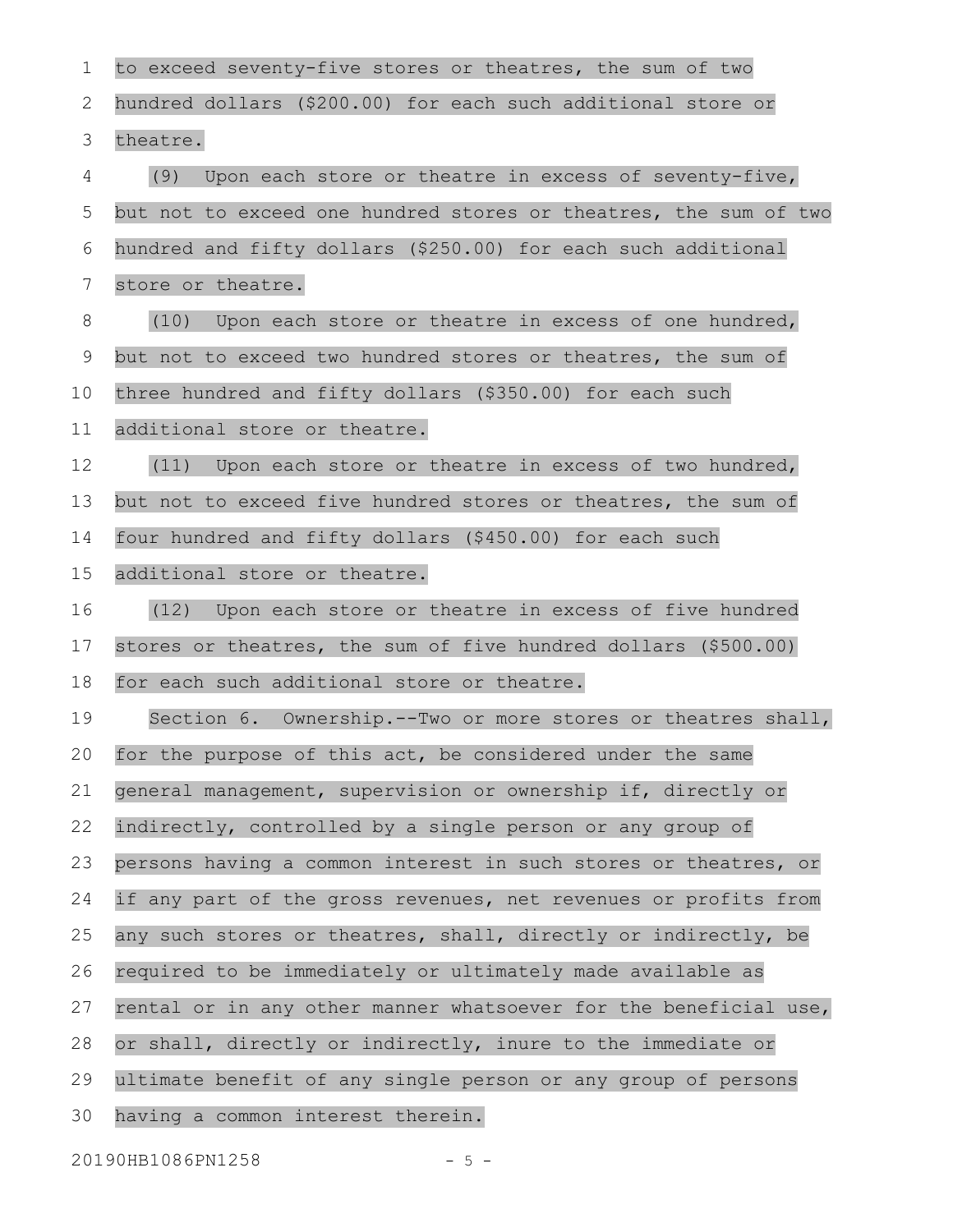Section 7. Penalty.--Any person operating, maintaining or controlling a store or theatre without a license, as herein provided, shall be guilty of a misdemeanor, and, upon conviction thereof, shall be fined not less than fifty dollars (\$50.00) nor more than one hundred dollars (\$100.00), and costs of prosecution. Each and every day that such violation shall continue shall constitute a separate and distinct offense. Section 8. Examination of Records; Penalty.--The department, or any duly authorized agent thereof, shall have the power to examine the books, records, papers, and files, within or outside the Commonwealth, of any person operating, maintaining or controlling a store or theatre within this Commonwealth. It shall have the power to examine witnesses, under oath, to verify the accuracy of any application, or to ascertain whether or not any license tax is due which has not been paid. Any person refusing to allow an examination of his books, records, papers, and files as herein provided, or who refuses to furnish the department with any information requested, shall be deemed guilty of a misdemeanor, and, upon conviction thereof, shall be fined not less than fifty dollars (\$50.00) nor more than one hundred dollars (\$100.00), and costs of prosecution. Each such refusal shall be deemed a separate offense. Section 9. Disposition of Tax and Fines.--All taxes and fines received, collected or recovered under this act, shall be paid into the State Treasury, through the department, and, except as hereinafter otherwise provided, shall be credited to the State School Fund: Provided, however, That out of the revenues derived under the provisions of this act, the Department of Revenue shall, during the fiscal biennium beginning the first day of June, one thousand nine hundred and 20190HB1086PN1258 - 6 -1 2 3 4 5 6 7 8 9 10 11 12 13 14 15 16 17 18 19 20 21 22 23 24 25 26 27 28 29 30